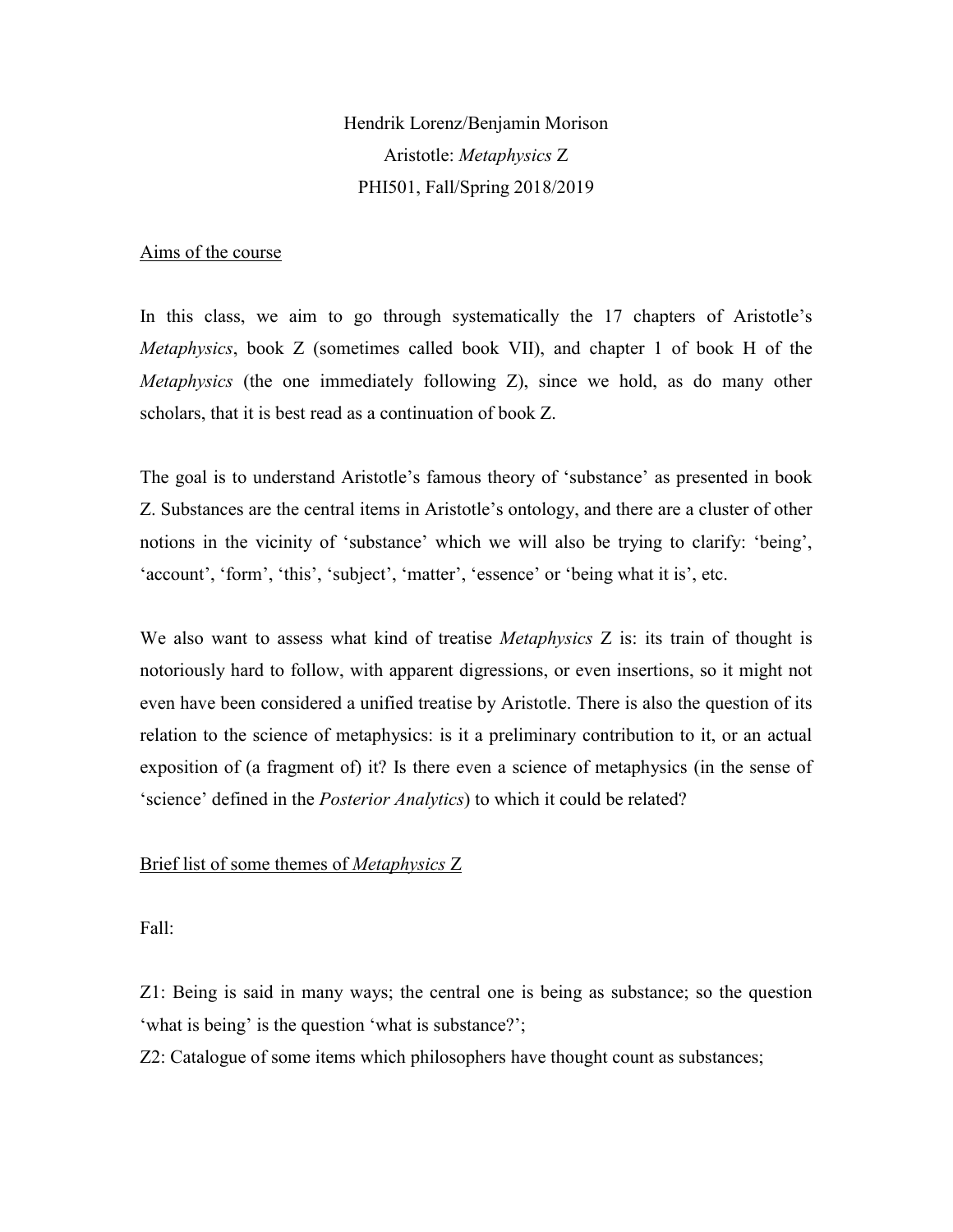Z3: Four candidates for an elucidation of what a substance is: (1) 'essence', (2) 'universal', (3) 'genus', (4) 'subject'; problems with regarding substances to be (4) subjects;

Z4: what (1) essence is; definitions, accounts, and essence; *per se* predication;

Z5: complexity in definitions;

Z6: things that are identical with their essences, and things which are not;

- Z7: coming to be;
- Z8: which things come to be;
- Z9: under what conditions do things come to be;

Spring:

- Z10: substances and their parts; accounts and their parts; forms;
- Z11: forms and their parts; summary of what has gone before;
- Z12: definition, division, and *differentia*;
- Z13: return to the four candidates of Z3: (2) universal;
- Z14: Platonic Forms which are genera  $(3)$ ? are not substances;
- Z15: individuals don't have definitions;
- Z16: neither the parts of substances nor the basic elements are substances;
- Z17: New Beginning: forms/essences as substances;

H1: reminder of results from Z; attempted completion of the project of specifying what the substance of a perceptible object is.